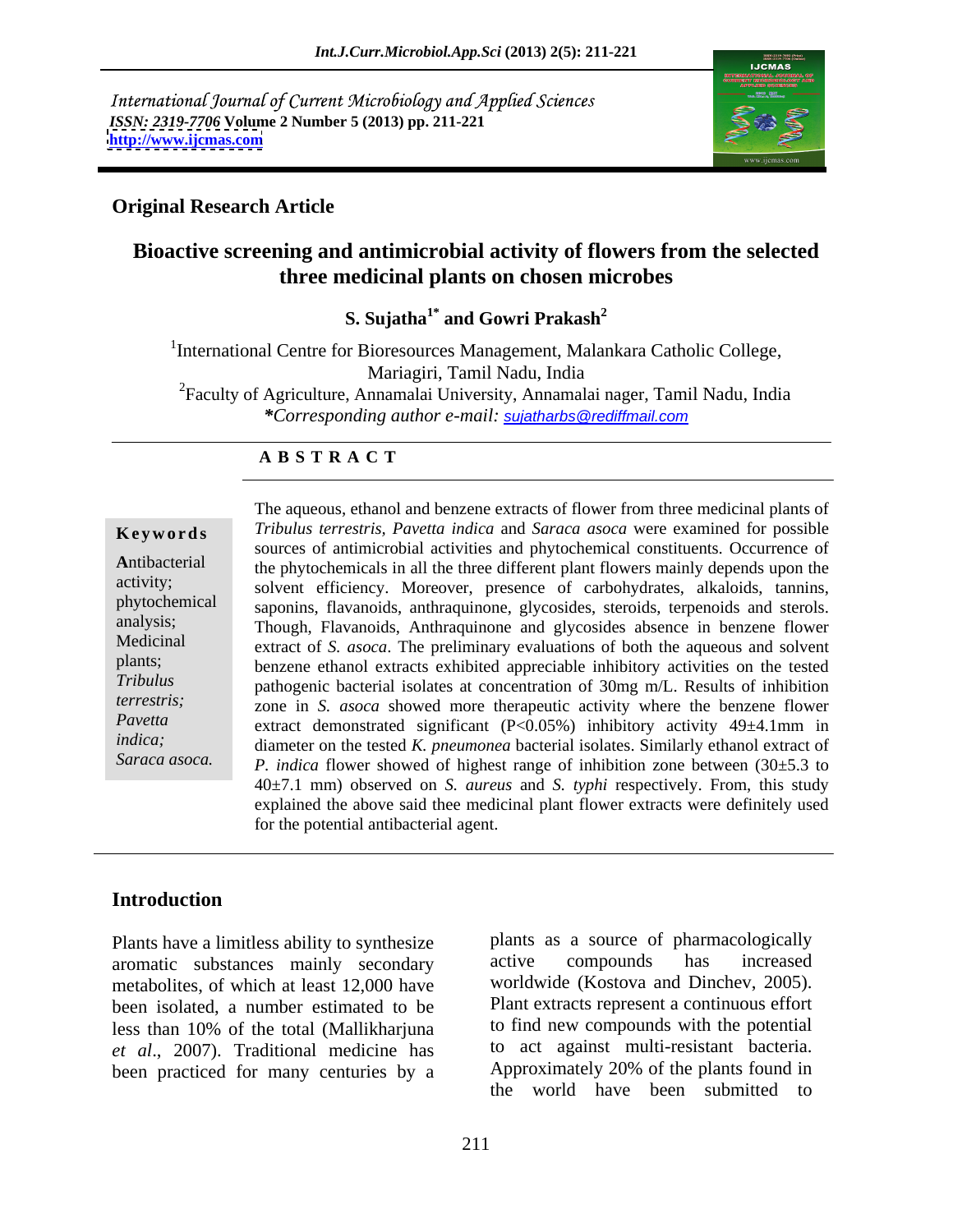the Zygophyllaceae family, native to warm temperature and tropical regions it can motivated drug resistant organisms. thrive even in desert climates and poor soil Though, the antimicrobial activity of T. lithon-triptic and urinary anti-infectives containing 6-benzylaminopurine were analyzed for antibacterial potential depicted by Shahid *et al*., (2007).

Different parts of Turkish and Iranian *T*. *terrestris* have been reported to have antibacterial activity (Abbasoglu and Tosun, 1994; Kianbakht and Jahaniani, 2003). The treatment and control of diseases by the use of the available medicinal plants in a locality will continue (Autonomous), Palayamkottai. Fresh to play significant roles in medical health care implementation in the developing countries of the world. Nearly, all cultures and civilizations from ancient times to the  $\qquad$  were air dried and milled in a warring present day have depended fully or partially on herbal medicine because of their effectiveness, affordability, airtight glass containers protected from availability, low toxicity and acceptability (Bayoub *et al*., 2010). However, these defensive molecules give plants their medicinal value which is appreciated by **Aqueous extracts** human beings because of their great importance in health care of individuals The air dried fine powdered plant flowers and communities. Due to ineffectiveness (150 gm) were infused in distilled water

pharmacological or biological test, and a resistance to available agents most substantial number of new antibiotics especially in developing countries, more introduced on the market are obtained patients are seen in medical centers than from natural or semi-synthetic resources ever. In view of this, it is therefore very (Mothana and Lindequist, 2005). important to search for effective but of low *Tribulus terrestris* is a flowering plant of agents, hence also the abuse of drugs for (Abeywickrama and Bean, 1991). *T*. *terrestris* flower part has not been studied *terrestris* is used in folk medicine as tonic, iill today. In the current study, we aphrodisiac, analgesic, astringent, evaluated in vitro antimicrobial activity of stomachic, anti-hypertensive, diuretic, flowers from three different plants of *T*. (Saad Aldein, 1986;Tsuchiya *et al*., 1996). different extracts. This work is therefore Leaves stem, and flowers of *Saraca asoca*, aimed at studying three Indian medicinal an endangered medicinal plant in India, plants used locally for treatment of some and young explants cultivated on diseases for their phytochemical properties Murashige and Skoog's medium and antimicrobial activities in comparison cost and reliable traditional therapeutic ailment is in high increase which motivated drug resistant Though, the antimicrobial activity of *T*. *terrestris, S. asoca* and *P. indica* using aimed at studying three Indian medicinal plants used locally for treatment of some to known antibiotics.

### **Materials and Methods**

### **Collection Plants Materials**

Experimental healthy lowers were collected from Thiruvananthapuram and identified plant from Crop Protection Research Centre from St. Xavier's College (Autonomous), Palayamkottai. Fresh flowers were collected and properly washed in tap water  $(H<sub>2</sub>O)$ , and then rinsed in sterile distilled  $H_2O$ . The flowers were air dried and milled in a warring blender and sieved to obtain smooth powder. The smooth powder was stored in airtight glass containers protected from sunlight until required for further analysis.

### **Preparation of the extracts Aqueous extracts**

of most drugs as a result of microbial until complete exhaustion. The extract was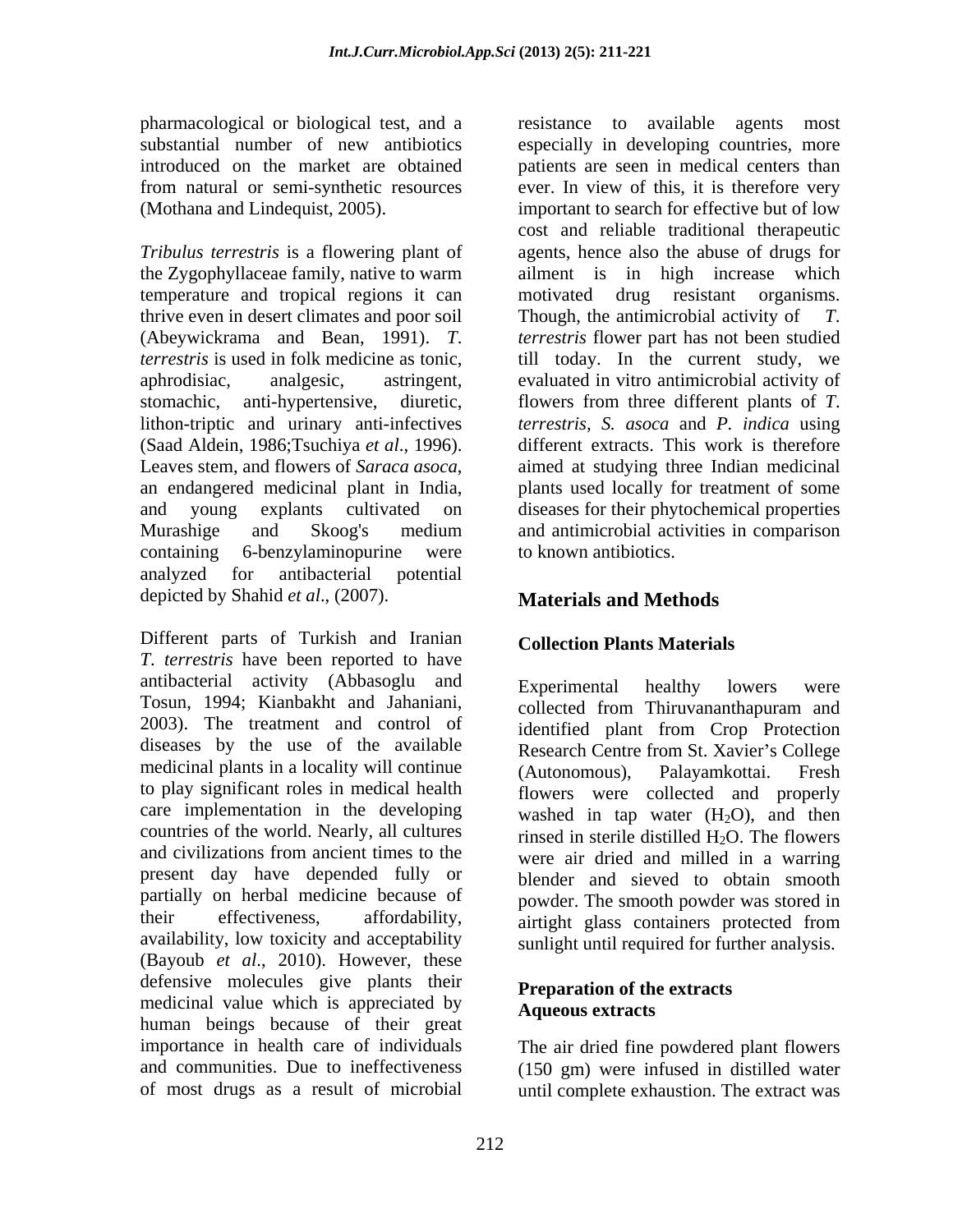then filtered using Whatman No. 1 filter Laboratory at Nagercoil, Vivek medical paper and the filtrate was evaporated in Lab and very carefully identified using vacuo and dried using either a rotary standard microbiological methods. evaporator at 60°C or a freeze drier (Kandil *et al*., 1994). The final dried samples were stored in labeled sterile picked and suspended in 5 ml Nutrient bottles and kept at -20°C. broth (NB, Oxoid), in well-labeled sterile

Ethanol extracts were accomplished according to established protocols (le Grand *et al*., 1988). Each dried plant of ethanol per gram of plant sample was

Powdered samples (100gm) from each plant part were extracted with chloroform using a soxhlet extractor for continuously 10 h or until the used solvent turned pure and colorless (Chhabra *et al*., 1982). The solvent was removed using a rotary (DMSO), while the aqueous extracts were<br>vacuum evanorator at  $40^{\circ}$ C to give a reconstituted using sterile distilled H<sub>2</sub>O to vacuum evaporator at 40°C to give a concentrated extract, which was then frozen and freeze-dried until use.

Ten strains of bacteria were used as tested microorganisms. The bacterial strains included Gram-positive *Staphylococcus aureus*, *Bacillus subtilis*, *Bacillus cereus* and *Corynebacterium diphtheriae*; Gram *vulgaris*, *Serratia marcescens*, *Salmonella typhimurium*, *Klebsiella pneumoniae* and *Pseudomonas aeruginosa*. All microorganisms were clinical isolates, obtained from the Microbiology and Integrational activities of the crude

**Ethanol extracts** 27<sup>o</sup>C prior to antimicrobial susceptibility standard microbiological methods. Discrete colonies of fresh cultures of the different bacterial isolates were then Bijou bottles, and incubated for 24 h at testing.

### **Extraction of plant material**

sample was ground and extracted in a  $\Box$  Cold and hot extraction with  $H_2O$ , and percolator with 95% ethanol. About 10 ml used. The ethanol extract was dried under (2006), was carried out. Twenty gram of a reduced pressure at 40°C. The dried each sample was weighed into 100 ml of extract was stored in sterile bottles until the solvent (methanol and Benzene). For further use. cold extraction the samples and solvent **Benzene extracts** allowed to stand for 24 h, while for hot soxhlet extractions with methanol (99%) and Benzene, as described by Junaid et al., were stirred every 30 min for 3 h and extraction the samples and solvent were heated for 30 min and stirred every 30 min for 3 h and allowed to stand 24 h. After preparation of the crude extract as described, the organic extracts were diluted using 50% dimethylsulphoxide (DMSO), while the aqueous extracts were reconstituted using sterile distilled  $H_2O$  to make the final concentrations which kept in refrigerator till used.

**Microbial cultures** 1.5kg of each powdered plant part was negative *Escherichia coli*, *Proteus* containers and labeled appropriately as AE extracted at room temperature  $(25 \pm 2^{\circ}C)$ with ethanol and water for 48 h. The resulting mixtures were filtered and evaporated in a shaker water bath sustained at 55-65°C. The obtained dried crude extracts were contained in plastic (aqueous extract) and EA (ethanol extract)

### **Antibacterial Screening**

The antibacterial activities of the crude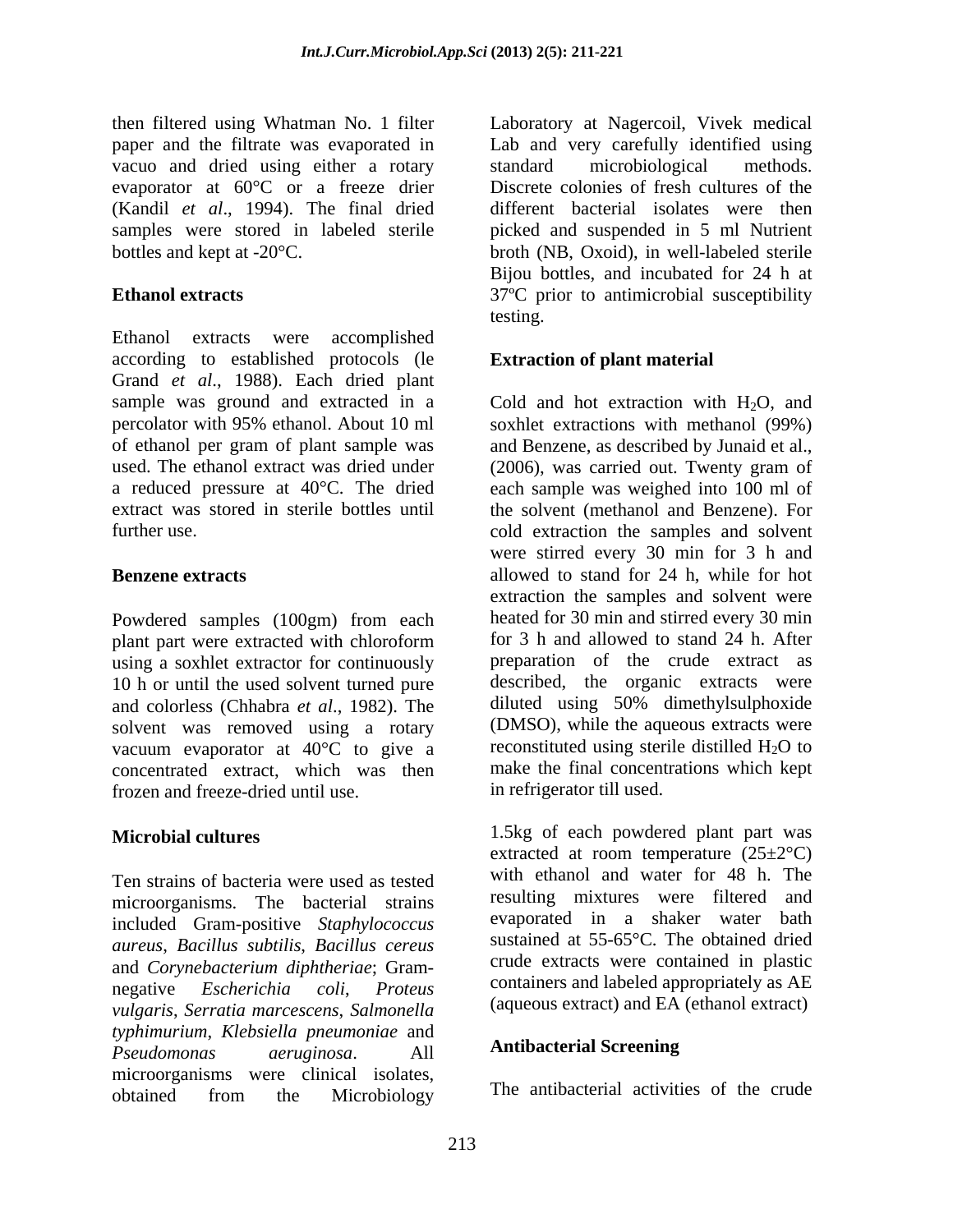plant extracts were evaluated by agar well diffusion (Nair and Chando, 2005). tube and this continue up to the seventh Nutrient agar (Lab M and Nutrient broth test tube. Then 1ml of 24 h culture of the (Lab M) were used for the sub-culturing test bacteria organisms (1.0 x 106cell/ml) the bacterial isolates. Mueller-Hinton agar was inoculated into each test tube and (Hi-media) was used for the sensitivity mixed thoroughly. The test tubes were screening. The crude extracts were prepared in 5% v/v aqueous dimethyl sulphoxide (DMSO) at concentration of growth was considered as the MIC. For 20mg/ml. The inocula of the tested every experiment, a sterility check (5% v/v bacterial strains were prepared from 24h broth culture. The absorbance was read at control (5% v/v aqueous DMSO, medium 530nm and adjusted with sterile distilled and inoculum) and positive control (5% water. From the prepared bacterial solutions, other dilutions were prepared to give a final concentration of 106 Colony Forming Unit (Cfu) per milliliter. 0.2ml each of the bacterial suspension was **metabolites** obtained with sterile syringe and needle and spread plated on molten Mueller- Hinton agar. The plates were allowed to stand for 1.5 h for the test bacterial isolates to be fully embedded and well established in the seeded medium. With a sterile cork borer wells of equal depth were dug with a previously sterilized No 4 cork borer. The wells were aseptically filled up with the extracts avoiding splash and overfilling. Statistical Analysis The plates were incubated at 370Cfor 24- 48 h. The sensitivity of the test organisms one way ANOVA was used to determine<br>to each of the extracts were indicated by the significance antimicrobial broad to each of the extracts were indicated by the significance antimicrobial broad<br>clear halo around the wells. The halo spectrum activity of six bacterial clear halo around the wells. The halo diameters were taken as an index of the degree of sensitivity. Sterile 5% aqueous way of ANOVA test using pp version-4 DMSO was used as negative control while streptomycin and methicilin (2mg/ml) was used as the positive control. All experiments were carried out in triplicates.

## **Minimum Inhibitory Concentration**

The MIC was determined by the method of carbohydrates, alkaloids, tannins, Sahm and Washington (1990). 1ml of the saponins, Flavanoids, anthraquinone, extract solution at concentration of elycosides, steroids, terpenoids and 20mg/ml was added to 1mL of Muller-<br>sterols. Though. Flavanoids.

1mL from the first test tube to the next test test tube. Then 1ml of 24 h culture of the then incubated at 370C for 24 h. The tube with the lowest dilution with no detectable aqueous DMSO and medium) negative control (5% v/v aqueous DMSO, medium and inoculum) and positive control (5% aqueous DMSO, medium, inoculum and water soluble antibiotics) were included.

### **Preliminary Screening of secondary metabolites**

### **Phytochemical Screening**

Phytochemical tests were carried out on the flower *T. terrestris*, *P. indica* and *S. asoca* Aqueous, Benzene and Methanol extract of using the procedure outlined by Harborne, (1973); Jigna *et al*., (2006).

### **Statistical Analysis**

One way ANOVA was used to determine significance antimicrobial spectrum activity of six bacterial pathogens. Data's were analysed with one way of ANOVA test using pp version-4 Window. Results with p<0.05 were considered as a statistically significant.

### **Results and Discussion**

**(MIC)** Phytochemical screening of the flower Hinton broth and subsequently transferred. Anthraquinone and glycosides absence in extracts revealed the presence of carbohydrates, alkaloids, tannins, saponins, Flavanoids, anthraquinone, glycosides, steroids, terpenoids and sterols. Though, Flavanoids,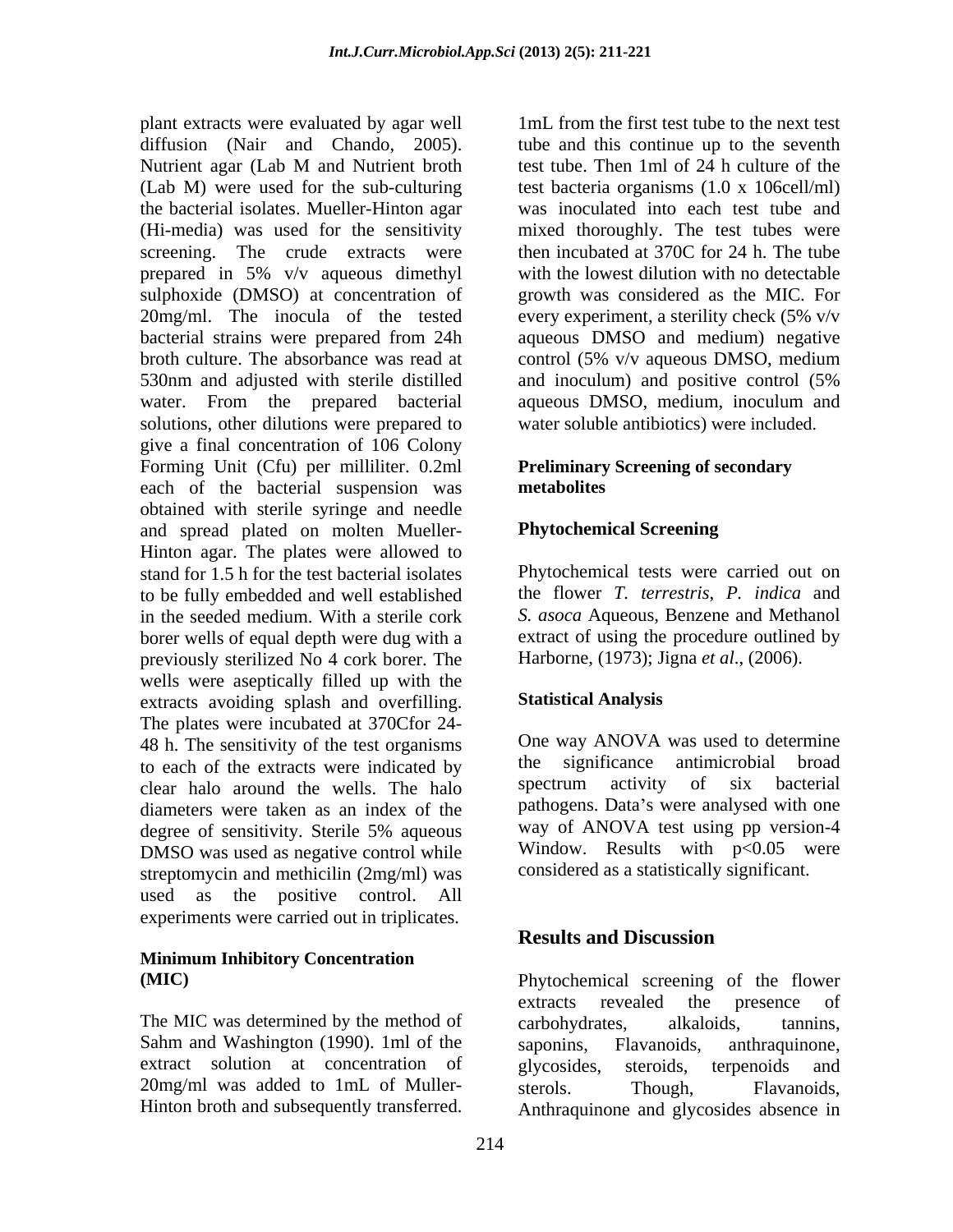benzene flower extract of *S. asoca* (Table showed good activity against the tested

From the present results revealed the using the maximum extract concentration presence of bioactive properties in the part  $(MIC=6.47 \text{ mg/ml})$ . In addition, flower at various degrees. Local users of these plants employ primarily water as all aqueous extracts of various solvent of extraction for the preparation of infusions and decoctions in different parts of India. Among the three plants *Saraca asoca* exhibited more antibacterial activity all reference bacteria. Very strong activity (49±4.1) in Benzene extract against the tested bacteria. Similarly, flower benzene *B*.*cereus*, *S. typhi*, *E*. *coli* and *P*. *vulgaris* extract of *T. terrestris* showed further maximum (45±9.3) mean inhibitory zone antibacterial activity was seen against was formed against *K. pneumonea,* similar *B*.*subtilis*, *B*. *cereus*, *S. typhi* and effect also been noticed on *P.vulgaris* in the ethanol extract *L.acidophilus* organism. Meanwhile in the (*MIC*=0.15 mg/ml), while *B*. *subtilis*, third plant of *P. indica* showed that the *B*. *cereus* and *C*. *diphtheriae* were the significant peak activity has been noticed in Ethanol extract against *S. typhi.* extract (*MIC=*0.31 mg/ml). *S.typhimurium*,<br>Eventhough, a similar inhibitory values *K.pneumoniae, P.aeruginosa* and *M. variance* were noticed in aqueous extract from *T.terrestris* flower on *S.aureus* and *K.pneumonea* (25±9.3) and *P. indica* (*MIC*=3.15and 6.57 mg/ml). Similarly (25±9.3) ethanolic extract against other two flower extracts were clearly *E. coli* (25±5.5) (Tables 2). Furthermore, minimum inhibitory zone was formed in *L. acidophilus* aqueous extract of extract. In addition *S. asoca* showed T. *terrestris*. Subsequently very low maximum activity against organisms used. activity showed in  $6 \pm 0.30$  aqueous extract of *P. indica* it was insignificantly. In addition very poor activity denoted on benzene extract of *S. asoca* flower extract.

*T. terrestris, P. indica* and *S. asoca* were minimum and *S. assoca* were not active (0mm) on *E.coli, S. typhi*, (0.10 $\sim$ 25.00 mg/ml), and the evaluated c. *jejumum* and *K. pneumoniae*. The MIC values are reported in Table. 3. All the plant parts showed antibacterial activity against most tested bacteria. Aqueous extract from *T*. *terrestris* fruits

1). In addition Sterols, Methylated sterols bacteria and the strongest activity was were uniformly absent throughout the seen against *S. typhi* (*MIC*=0.62 mg/ml), ethanolic extract of three experimental which was similar to what was achieved flowers. by the standard drug chloramphenicol. Mean while, *M. variance* was inhibited using the maximum extract concentration (*MIC*=6.47 mg/ml). In addition, *L. acidophilus* and *P*. *aeruginosa* resisted all aqueous extracts of various concentrations. Ethanol and Benzene extracts of *T*. *terrestris* flower extract demonstrated very close activities against was seen against *S*. *aureus*, *B*. *subtilis*, using both extracts. The highest *P*.*vulgaris* in the ethanol extract most sensitive bacteria to the benzene extract (*MIC*=0.31 mg/ml). *S*.*typhimurium*, *K*.*pneumoniae*, *P*.*aeruginosa* and *M. variance* were inhibited by highest concentrations of ethanol and benzene extracts ranging from showed that peak activity noticed on gram positive bacteria of *S. typhi* ethanol extract. In addition *S. asoca* showed maximum activity against organisms used.

Three different extracts from flowers of  $(32.4)$  contained and lower in tested at various concentrations were not active (orining on *E.Con*, *S. typni*, The reference antibiotics(Chloramphenicol and methicilin) as the positive control in concentration of 2mg/ml as used in this study though higher in inhibitory affinity (39-45mm) Chloramphenicol and lower in inhibitory affinity (12-20mm) methicilin were not active (0mm) on *E.coli, S. typhi, C. jejumum* and *K. pneumoniae.* The reference antibiotics (streptomycin and methicilin) as the positive control in concentration of 2mg/ml as used in this study though higher in inhibitory affinity (39-45mm) [streptomycin] and lower in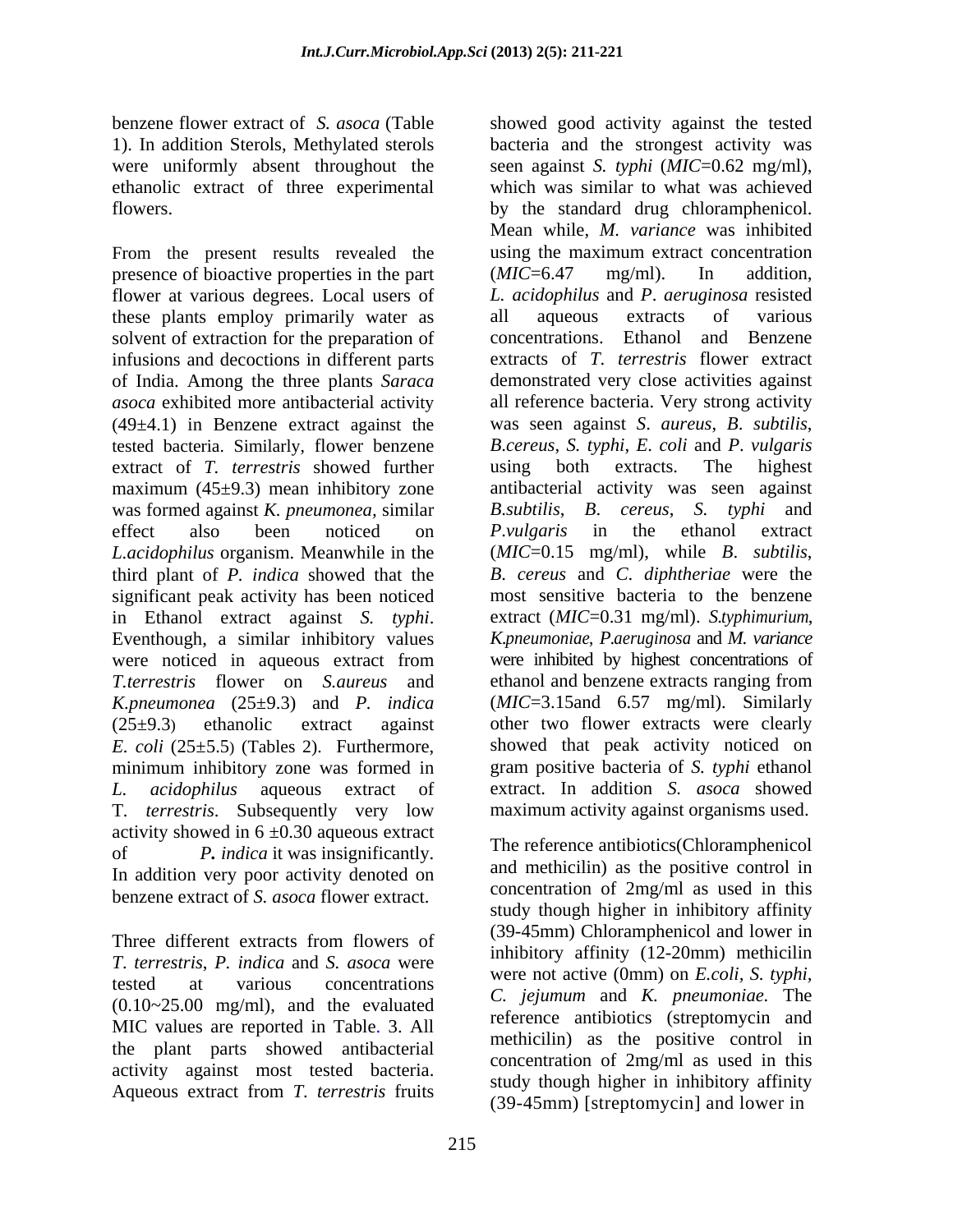| <b>Phytochemical</b> | Name of the plants |                 |                          |                                         |  |          |  |  |  |  |  |
|----------------------|--------------------|-----------------|--------------------------|-----------------------------------------|--|----------|--|--|--|--|--|
|                      |                    | <b>Benzene</b>  | <b>Ethanol</b>           |                                         |  |          |  |  |  |  |  |
| constituents         | T. terrestris      | P. andrographis | S. asoca                 | $T.$ terrestris $\mid P.$ indica $\mid$ |  | S. asoca |  |  |  |  |  |
| Alkaloids            |                    | $^{++}$         | $++$                     |                                         |  |          |  |  |  |  |  |
| Carbohydrates        |                    |                 |                          |                                         |  |          |  |  |  |  |  |
| Tannins              |                    |                 | $++$                     |                                         |  |          |  |  |  |  |  |
| Saponins             |                    | $+++$           |                          |                                         |  |          |  |  |  |  |  |
| Flavanoids           |                    |                 | $\overline{\phantom{a}}$ |                                         |  |          |  |  |  |  |  |
| Anthraquinone        |                    |                 |                          |                                         |  |          |  |  |  |  |  |
| Glycosides           |                    |                 |                          |                                         |  |          |  |  |  |  |  |
| Steroids             |                    |                 | $+++$                    |                                         |  |          |  |  |  |  |  |
| Terpenoids           |                    | $^{++}$         |                          |                                         |  |          |  |  |  |  |  |
| Sterols              |                    |                 | $++$                     |                                         |  |          |  |  |  |  |  |
| Methylated sterols   | $-$                |                 |                          |                                         |  | $\sim$   |  |  |  |  |  |

**Table. 1 Phytochemical screening of flowers from three medicinal plants of** *T. terrestris, P. indica* and *S. asoca*

inhibitory affinity (12-20mm) methicillin were not active (0mm) on *E.coli, S. typhi, L. acidophilus* and *K. pneumoniae. T. terrestris* were active exclusively Despite this position, these organisms against *E. coli* and *S. aureus* (Williamson, were quite susceptible to the plant extracts 2002). though at higher concentrations than the shown in table 3. The state of the state of the state of the state of the state of the state of the state of the state of the state of the state of the state of the state of the state of the state of the state of the state

general metabolic toxins in the plant, in metabolites like furostanol and spirostanol with fruit ethanol and chloroform extracts. *T*. *terrestris* showed antibacterial activity against *Enterococcus faecalis*, *S*. *aureus*, *E*. *coli* and *P*. *aeruginosa* (Kianbakht and postulated contrast to aerial parts of agreed by Zhang *et al.*, (2006); Seethram Yemeni *T*. *terrestris* which had no

detectable antibacterial activity against these bacteria (Awadh-Ali *et al.,* 2001), and only fruits and leaves of Indian *T*. *terrestris* were active exclusively against *E*. *coli* and *S*. *aureus* (Williamson, 2002).

reference drugs. The MIC of the extracts Previously, similar results been noted by against the tested bacterial organisms is Firas and Hassan, 2008 in the on aqueous The activity of the plant against both extract, except it was active against Gram-positive and Gram-negative bacteria *P*. *vulgaris* with an MIC value of 2.50 may be indicative to the presence of broad mg/ml and resisted by *S*. *typhimurium*, *S*. spectrum antibiotic compounds or simply *marcescens* and *P*. *aeruginosa*. Ethanol addition to the plant (fruits, leaves and possessed promising results against the root) content of pharmacological active tested bacteria with less action compared saponins (Kostova and Dinchev, 2005), The best MIC values were calculated phytosterols and some amides (Xu *et al.*, against *B. subtilis, P. vulgaris* and *K.* 2000). All parts (fruits, stems plus leaves pneumoniae (MIC=0.31 mg/ml) using the and roots) of Turkish and Iranian ethanol extract and *B*. *subtilis* (MIC=0.31 Jahaniani, 2003). In addition previously extract concentration this views also extract from *T*. *terrestris* leaves revealed the close results to the fruit and chloroform extracts from leaves also with fruit ethanol and chloroform extracts. against *B*. *subtilis*, *P*. *vulgaris* and *K*. *pneumoniae* (MIC=0.31 mg/ml) using the mg/ml) using chloroform extract. *S*. *marcescens* resisted the chloroform extract and was inhibited by the highest ethanol agreed by Zhang *et al*., (2006); Seethram *et al*., (2003).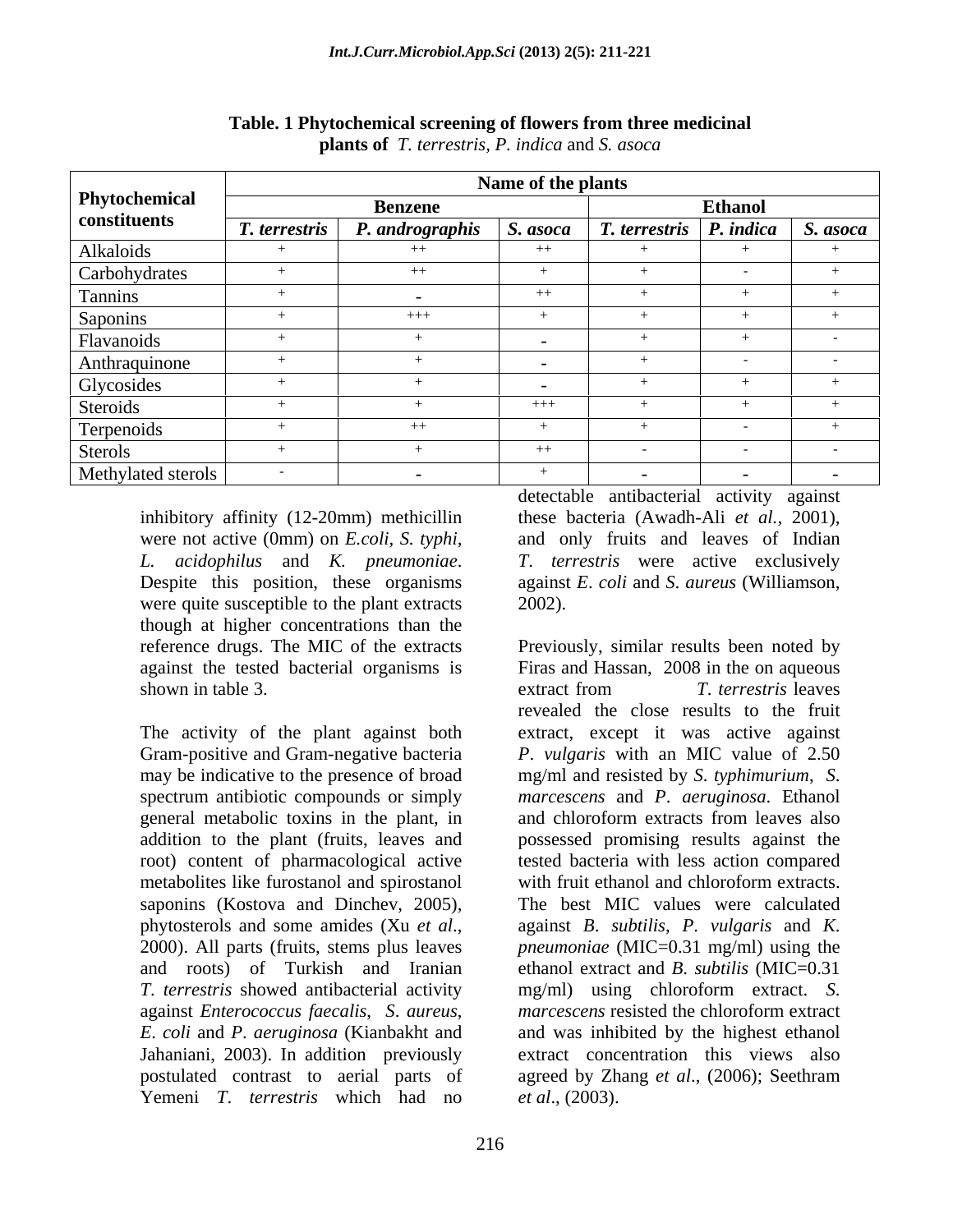| Bacterial<br>T. terrestris<br>organism |  |                                       |              |                            | P. indice    |                 | S. asoca               |                           |              |
|----------------------------------------|--|---------------------------------------|--------------|----------------------------|--------------|-----------------|------------------------|---------------------------|--------------|
|                                        |  |                                       |              |                            |              |                 |                        |                           |              |
| <i>B. cereus</i>                       |  | 14±0.61                               |              | $24\pm.19$   $14\pm5.31**$ | $31 \pm 1.4$ | $32 \pm 1.0$    | $17\pm3.46$            | $10\pm 2.3$               | $31 \pm 1.6$ |
| S. aureus                              |  | $25 \pm 0.7$                          | $16 \pm 1.3$ | $18 \pm 1.6$               | $12\pm1.6$   | $130 \pm 5.3^*$ | $12{\pm}0.87$          | $5 \pm 0.41$              | $+20\pm1.0$  |
| L. acidophilus                         |  | $11 \pm 1.42$                         | $21 \pm 1.5$ | $11{\pm}0.7^{\text{is}}$   | $36\pm3.6$   |                 | $19\pm2.8$ 9 $\pm1.24$ | $11 \pm 1.0$              |              |
| K.pneumoniae                           |  |                                       |              | $12+2.67*$                 | $13 + 2.2$   | $18 + 4.0$      |                        | $15\pm1.71$ 49 $\pm4.1**$ | $22 \pm 0.5$ |
| E. coli                                |  | $17\pm4.71$                           | $14\pm2.3$   | - 15+0.5                   |              |                 | $15\pm 2.14$           | $23 \pm 4.5$              |              |
| S. typhi                               |  | $13\pm1.2$   $15\pm1.11$   $26\pm5.7$ |              | $6 \pm 0.30$               | $20 \pm 3.1$ | $40 \pm 7.1$    | $18 \pm 2.35$          | $20\pm 2.9$ 21 $\pm 3.5$  |              |

**Table.2** Mean inhibitory (mm) as expressed by the crude aqueous and ethanol extracts of the three medicinal plants at 30mg/ml.

\* Statistically significant at 5% level, <sup>is</sup>-Statistically insignificant at 5% level. The results are the mean values of triplicate tests measured in two directions after 24-48h incubation at 37°C.

**Table.3** In vitro antimicrobial activity of ethanolic and benzene flowers extracts from three medicinal plant on Gram-positive and Gram-negative organisms

|                                                     | $MIC$ (mg/ml) |                                 |                                                                                                                      |                                                                                          |                                          |                |             |
|-----------------------------------------------------|---------------|---------------------------------|----------------------------------------------------------------------------------------------------------------------|------------------------------------------------------------------------------------------|------------------------------------------|----------------|-------------|
| $\vert$ Microorganisms $\vert$ <i>T. terrestris</i> |               |                                 | $P.$ indica                                                                                                          | S. asoca                                                                                 |                                          | <b>Control</b> |             |
|                                                     | E             |                                 | E<br>$\overline{A}$                                                                                                  |                                                                                          | B                                        | Ch             | Methicillin |
|                                                     |               |                                 | <b>Gram-positive</b>                                                                                                 |                                                                                          |                                          |                |             |
| S. aureus                                           | 2.50          | $0.6 \mid 0.6 \mid 2.50 \mid$   |                                                                                                                      | $3.0$ 5.00                                                                               | $1.02 \mid 0.41 \mid$                    | 0.1            | NT          |
| B. subtilis                                         | 1.25          |                                 | $\boxed{0.15 \mid 0.31 \mid 1.25 \mid 0.31 \mid 0.31 \mid 2.50 \mid 0.62 \mid 0.31 \mid 0.01}$                       |                                                                                          |                                          |                | NT          |
| <i>B. cereus</i>                                    |               |                                 |                                                                                                                      |                                                                                          |                                          |                | NT          |
| S. typhi                                            | 0.62          |                                 | $\vert 0.15 \vert 0.31 \vert 1.25 \vert 0.72 \vert 1.05 \vert 2.50 \vert 1.25 \vert 0.71 \vert 0.72$                 |                                                                                          |                                          |                | NT          |
|                                                     |               |                                 | <b>Gram-negative</b>                                                                                                 |                                                                                          |                                          |                |             |
| P. vulgaris                                         | 5.00          |                                 | $\vert 0.15 \vert 1.25 \vert 2.50 \vert 0.31 \vert 1.25 \vert 5.00 \vert 2.50 \vert$                                 |                                                                                          | $1.25 \mid 0.45$                         |                | NT          |
| E. coli                                             |               |                                 | $1.25$   0.62   0.62   2.50   0.62   1.25   4.95   2.50   1.25   0.45                                                |                                                                                          |                                          |                | NT          |
| L. acidophilus                                      | 5.00          |                                 | $\vert$ 2.50 $\vert$ 2.50 $\vert$ 5.10 $\vert$ 5.15 $\vert$ 5.05 $\vert$ 5.00 $\vert$ 5.00 $\vert$ 5.00 $\vert$ 2.50 |                                                                                          |                                          |                | NT          |
| M. variance                                         | 6.57          |                                 | $\mid$ 1.85 $\mid$ 2.50 $\mid$ 5.00 $\mid$ 1.25 $\mid$ 5.00 $\mid$ 5.00 $\mid$ 6.47 $\mid$                           |                                                                                          | $\vert 2.50 \vert 2.50 \vert$            |                | NT          |
| K. pneumoniae                                       | 1.80          |                                 | $1.25$ 2.50                                                                                                          | $\begin{array}{ c c c c c c c c c } \hline 0.31 & 2.50 & 5.00 & 2.50 \hline \end{array}$ | $1.25$ 1.25                              |                | NT          |
| P. aeruginosa                                       | 4.00          | $1.75 \mid 2.50 \mid 5.00 \mid$ |                                                                                                                      | $1.25$ 2.50 5.00                                                                         | $\vert 2.50 \vert 1.25 \vert 2.50 \vert$ |                | <b>NT</b>   |

A: Aqueous extract; E: Ethanol extract; Benzene extract; Ch: Chloramphenicol; Methycilin at concentration of 2mg/ml were used as the positive reference drugs.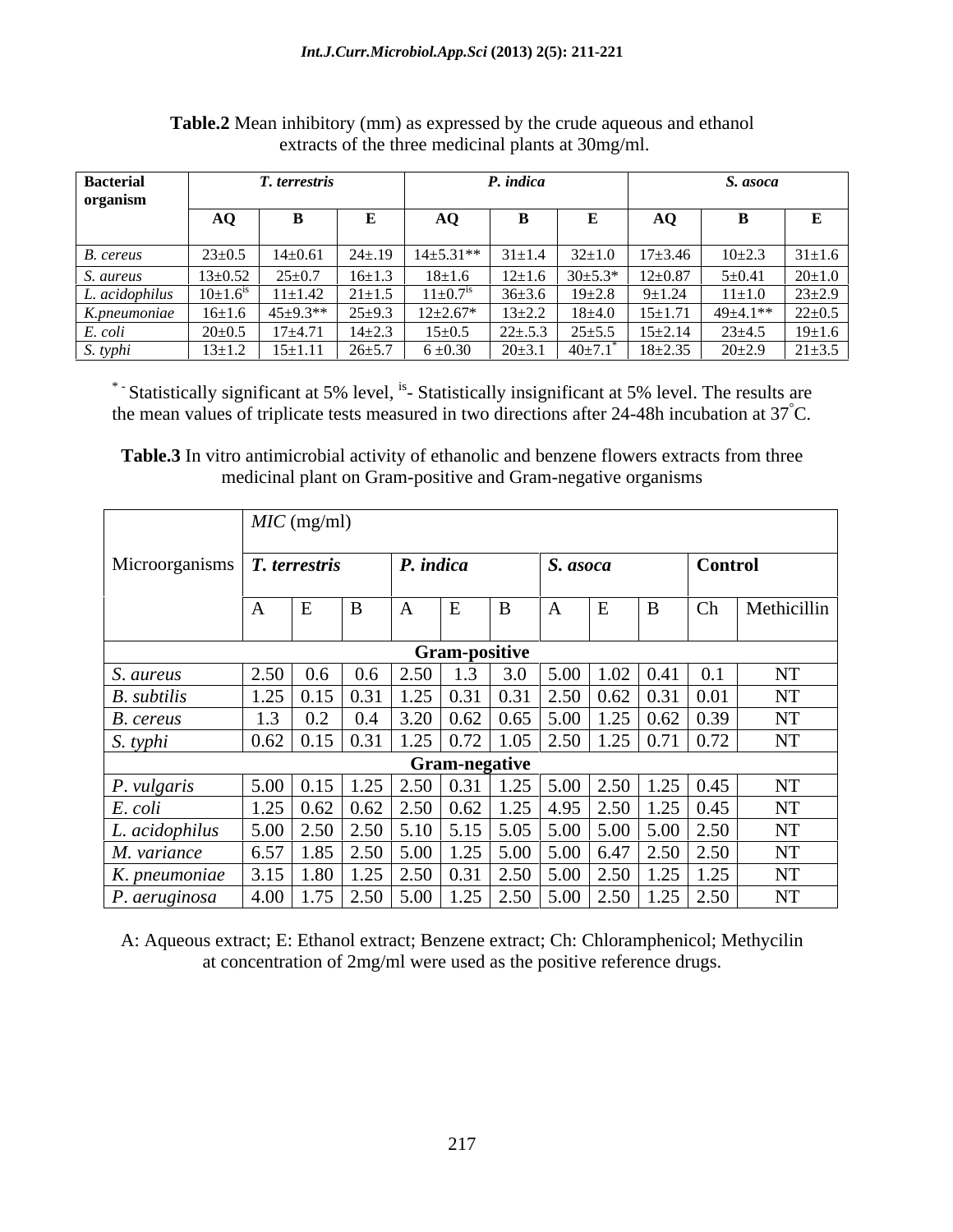Based on the present study, previously employed contain various secondary organism's susceptibility to the potency observed with the plants parts; proof it that the inhibitory compounds effective on the tested organisms, correlates with Obadoni and Ochuko, compounds are known to show medicinal organisms, nutritional requirements, activity. Jon, 1995).

in the plants. Some of the tested bacterial (Indrayan *et al*., 2002; De and James, 2002) were found susceptible to the plants crude extracts used in this study. This proof emphasized that some nosocomial be prevented or alleviated with the use of Healthy fresh leaves of these plants could as well be prepared as soup.

depicted the plants understudied of the were based where both the ethanol and *T. terrestris P. indica S. asoca* leaves; aqueous extracts have the same MIC stem bark and roots to be good sources of values on the tested bacterial isolates. This antimicrobial property. This results perhaps helps to interpret that differences obtained conforms to the findings of in inhibitory diameters (mm) could result Verma *et al*., (2010). The bioactive in the same therapeutic potency when compounds on the medicinal plants varied in concentrations, depending on the metabolites such as phenols, tannins, antibacterial components present in the alkaloids, flavonoids, steroids and extracts. The presence and the glycosides in appreciable quantities (Sing phytochemical components of the studied and Jain, 2011). The effective inhibitory plants, the inhibitory zones and the MIC were extractable by the employed solvents highlights that there were variations in the against the tested pathogenic bacterial antibacterial potency of the plants extracts isolates. This observation as reported Prajapati *et al.,* (2003). The variations in (2001) who emphasized that these the differences in growth rate of the tested activity as well as exhibiting physiological temperature and inoculum size (Gaill and The percentage MIC values of the plants organism's susceptibility to the extracts. The presence and the concentrations at which values were effective on the tested organisms, the sensitivity could also be attributed to organisms, nutritional requirements, Jon, 1995).

This concentration was visibly active on the It has been reported that antibiotics are not tested bacterial isolates due to the the only antibacterial agents and this study combinative therapeutic actions of the observed the effective potency of the various secondary metabolites contained studied plants extracts on the selected isolates such as *S. dysentariae, P.* highly rated antibiotics (reference drug) in *aeruginosa*, *E. coli* and *K. pneumoniae* disease cure and prevention. One problem reported to be associated with nosocomial in the use of medicinal plants is the and community acquired infections quantity desired to effect cure hence most and community acquired infections could (ethanol and water), a dosage of between most especially, the ethanol extracts of the values on the tested bacterial species. studied plants. These plants, most Furthermore, Pal *et al*., (2007) also especially their leaves and stem bark in observed the somewhat similar result such dry powder form could be used for direct as methanolic extract was active against consumption as various kinds of *Bacillus subtilis*. Moreover, we found that beverages, decoctions and infusions. the methanolic extract was more effective pathogenic bacterial isolate than some times, medication is basically on unspecified quality of decoctions and infusions. Irrespective of the plants parts in this study and methods of extraction 1.2-10mg exhibited appreciable inhibitory in cases of *Staphylococcus aureus* and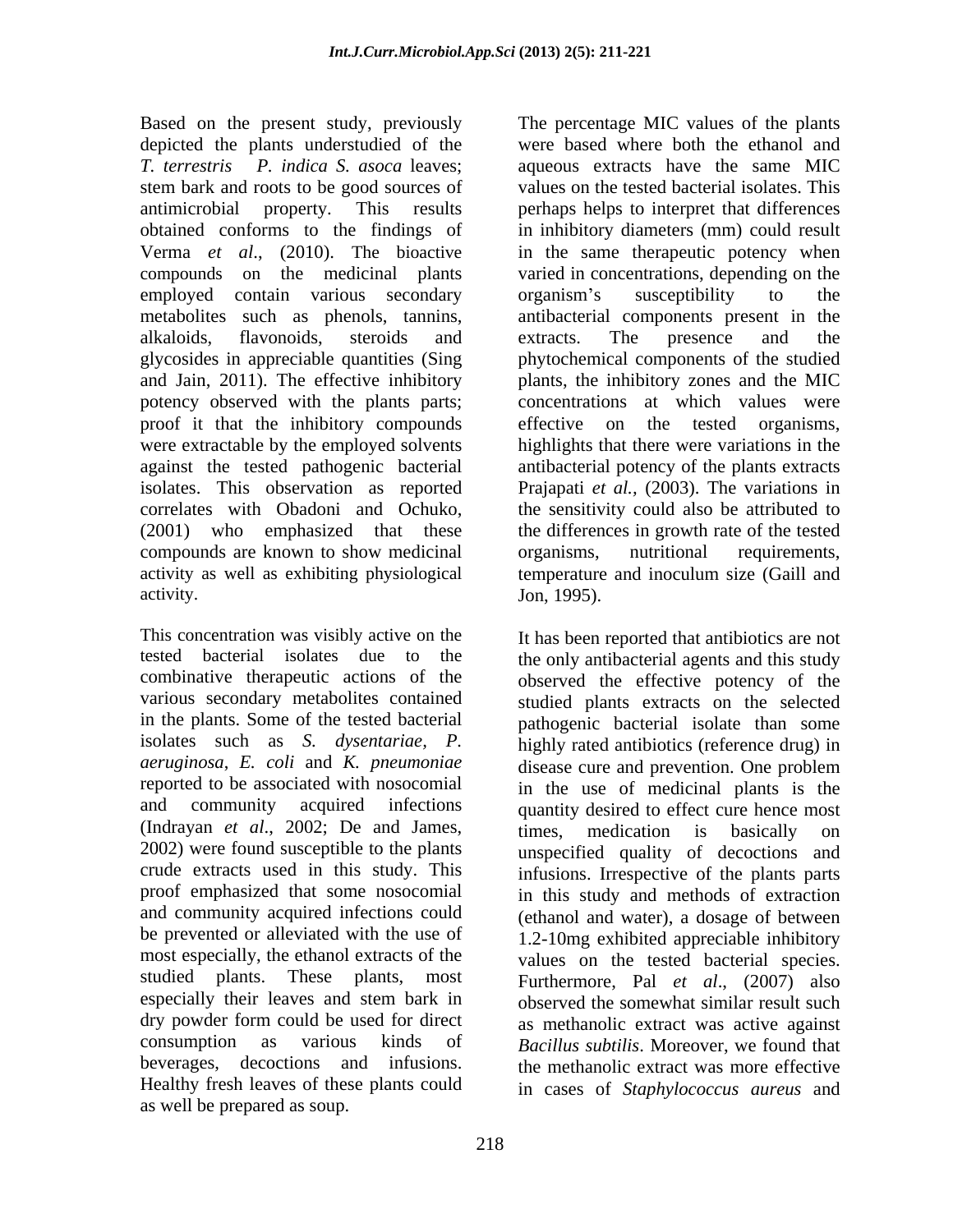*Escherichia coli*. Although our extracts novel drugs for the treatment of various were inferior to the positive control as far diseases. Further pharmacological as zones of inhibition were concerned, the evaluations, toxicological studies and differences between the zones of inhibition possible isolation of the therapeutic produced by the positive control and the extracts against *E. coli* and *B. subtilis* were not remarkable. Even at low concentration  $(100\mu g/ml)$ , both the extracts showed antibacterial activity. Those extracts at **Acknowledgement**  $200\mu g/ml$  produced good antibacterial activity against *E. coli* and *S. aureus*, We would like to sincere thanks Rev. Fr.<br>respectively. From the above mentioned Premkumar (M.S.W) Secretary and results, it may be concluded that both the Correspondent in Malankara Catholic extracts contains antibacterial activity. But College, Mariagiri for valuable in the current study proved that the low suggestions, insightful advices and a boost concentration standardized amount is 30mg/ml of flower extracts (Aq, B and E) were necessary for formation of the zone References of inhibition against the six bacterial pathogens. The intractable problem of antimicrobial resistance has led to the resurgence of interest in herbal products as sources of novel compounds to suppress or <br>
Hacettepe Universitesi Eczacilik possibly eradicate the ever increasing problems of emergence of newer diseases thought to be brought under control

The plants parts antibacterial effectiveness  $\frac{1}{190}$ on the tested bacterial isolates resulted within 24h of incubation in both the crude<br>Antibacterial and Phytochemical extract screening and MIC values. The aqueous extracts of the plants displayed extensively a competitive inhibitory potency with the more effective ethanol extracts of the plants parts on the tested isolates. The plant parts though effective for antibacterial and cytotoxic on all the bacterial isolates, there were activities. J Ethnopharmacol. variations in inhibitory potency resulting  $74(2):173-179$ . from variations in the secondary Bayoub K., T. Baibai, D. Mountassif, A. metabolites concentrations in the plant and Soukri, A. 2010. parts. The result of this study also supports the traditional application of the plant and suggests that the plant extracts possess compounds with antibacterial properties that can be used as antibacterial agents in

diseases. Further pharmacological antibacterial from this plant are the future challenges.

# **Acknowledgement**

We would like to sincere thanks Rev. Fr. Premkumar (M.S.W) Secretary and College, Mariagiri for valuable of in my scientific endeavors.

### **References**

- Abbasoglu, U., and Tosun, F. 1994. Antimicrobial activity of *Tribulus terrestris* L. growing in Turkey. Hacettepe Universitesi Eczacilik Fakultesi Dergisi. 14:81–85.
- (Akharaiyi and Boboye, 2010). aflatoxins in Sri Lankan medicinal Abeywickrama, K., and Bean, G. A. 1991. Toxigenic *Aspergillus flavus* and plant material. Mycopathol.113:187 190.
	- Akharaiyi, F. C., and Boboye, B. 2010. Antibacterial and Phytochemical Evaluation of Three Medicinal Plants. J. Natur. Product. 3:27-34.
	- Awadh-Ali, N.A. , W.D. Jülich, C. Kusnick and Lindequist, U. 2001. Screening of Yemeni medicinal plants for antibacterial and cytotoxic activities. J Ethnopharmacol. 74(2):173–179.
	- Bayoub, K., T. Baibai, D. Mountassif, A. Retmane and Soukri, A. 2010. Antibacterial activities of the crude ethanol extracts of medicinal plants against *Listeria monocytogens* and some other pathogenic strains. African J.Biotechnol. 9(27):4251-4258.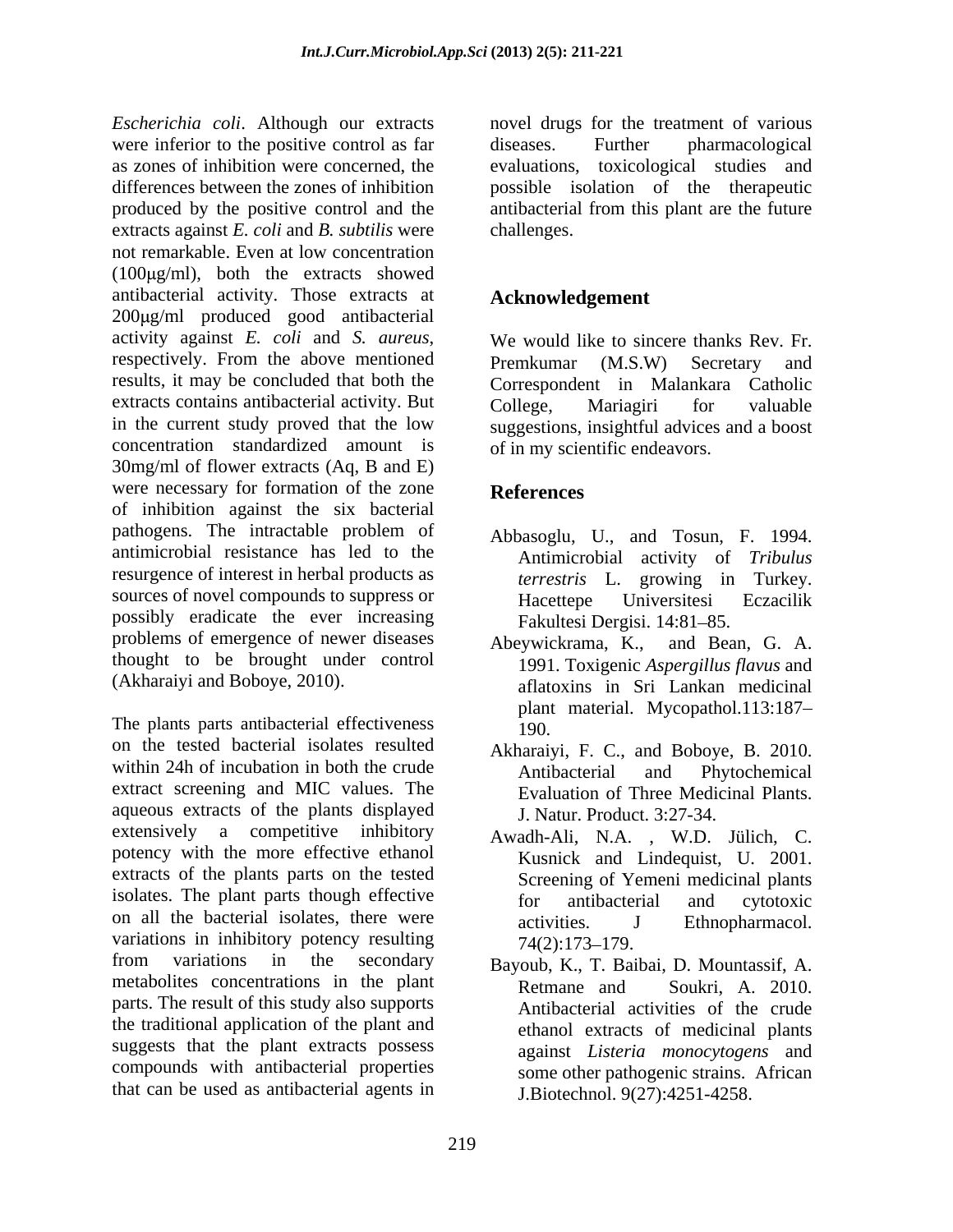- Chhabra, S.C., J.F. Shao and Mshiu, E.N.1982. Antifungal activity among traditionally used herbs in Tanzania.
- Antibacterial spectrum of ectracts of Rev. 4(2-3):111-137.
- Firas, A., Al-Bayati and Hassan, F. Al of *Tribulus terrestris* L. growing in
- dilution and disc diffusion methods.
- methods, London. Chapman and Hall,
- Ikan, R., 1981. Natural products: A
- Indrayan, A.K., A. Shama, B.S. Gideria and Gupta, C.P. 2002. Antibacterial
- Jigna, P., K. Nehal and Sumitra, C. 2006. phytochemical analysis of *Bauhinia*
- Kandil, O., N.M. Radwan, A.B. Hassan, activities. J Ethnopharmacol.
- Kianbakht, S., and Jahaniani, F. 2003. Evaluation of antibacterial activity of

*Tribulus terrestris* L. growing in Iran. Iranian J. Pharmacol. 2:22–24.

- The Dar Medi. J.. 9:68–73. Saponins in Tribulus terrestris De, N., and James, N.E., 2002. chemistry and bioactivity. Phytochem and Dinchev, D.2005. Saponins in *Tribulus terrestris* Rev.  $4(2-3)$ :111–137.
	- *Ocimum gratissimum* L (Basil) ND le Grand, A., P.A. Wondergem, R. *Xylopia aetiopica* A. Rich (Dunal). Nig. J. Appl. Sci. 11: 165-175. Anti-infectious phytotherapies of the Mola. 2008. Antibacterial and Africa) II. Antimicrobial activity of 33 antifungal activities of different parts species. J. Ethnopharmacol.22(1):25 Verpoorte and Pousset, J.L. 1988. Anti-infectious phytotherapies of the tree-savannah of Senegal (West- 31.
- Iraq. J. Zhejiang. Univ .Sci. B. 9(2): Mallikharjuna, P.B., L.N. Rajanna, Y.N. 154–159. Seetharam and Sharanabasappa, G.K. Gaill, W., and Jon, A.W., 1995. 2007. Phytochemical studies of Antimicrobial susceptibility test; Strychnos potatorum L.f. A medicinal Seetharam and Sharanabasappa, G.K. 2007. Phytochemical studies of *Strychnos potatorum* L.f. A medicinal plant. E-jour. Chem. 4 (4): 510-518.
- Manual of Clinical Microbiology, 6th Mothana, R.A., and Lindequist, U. 2005. Edn., pp.1327-1332. Antimicrobial activity of some Harborne, J.B., 1973. Phytochemical medicinal plants of the island Soqotra. Antimicrobial activity of some J Ethnopharmacol. 96(1-2):177 181.
	- Ltd. pp. 49-188. Obadoni, B.O., and Ochuko, P.O., 2001. laboratory guide, Academic Press, comparative efficacy of the crude London. extracts of some homeostatic plants in Phytochemical studies and Edo and Delta States of Nigeria. Glob.J.Pure Appl. Sci. 86: 2003-2008.
	- activity of dye from *Ensalpina sappan* Pal, S. C., A.P. Maiti, B.P. Chaterjee and (Patang/Brazilworld). In. J. Microbiol. Nandy. 2007. Antibacterial activity of 42: 359-360. flower and buds of International Evaluation of antibacterial and andDevelopment *Saraca indica* Linn, Journal of Pharmaceutical Research Int. J. Med. Res. 82: 188-189.
	- *variegates* Evaluations of antibacterial Pradhan, P., L. Joseph, V. Gupta, R. and phytochemical analyses of Chulet, H. Arya, R. Verma and Bajpai, *Bauhinia variegate* L. bark. Afr. J. Biomed. Res. 9(1): 53-56. review. J. Chem. Pharm.Res.19 (1): A. 2009. *Saraca asoca* (Ashoka):A 62-71.
	- A.M. Amer and El-Banna, H.A.1994. Extracts and fractions of *Thymus* Herbs. 1st Ed. Baghdad: Dar Al-Shoun *capitatus* exhibit antimicrobial Al-Thaqafia Al-Aama for Publishing. Saad Aldein, S.M., 1986. pp.70.
	- 44(1):19–24. Seethram, N., H. Sujeetha, G. Seethram, N., H. Sujeetha, G. Jyothiswaran, A. Barad, G. Sharanbasappa and Praveen, S. 2003.